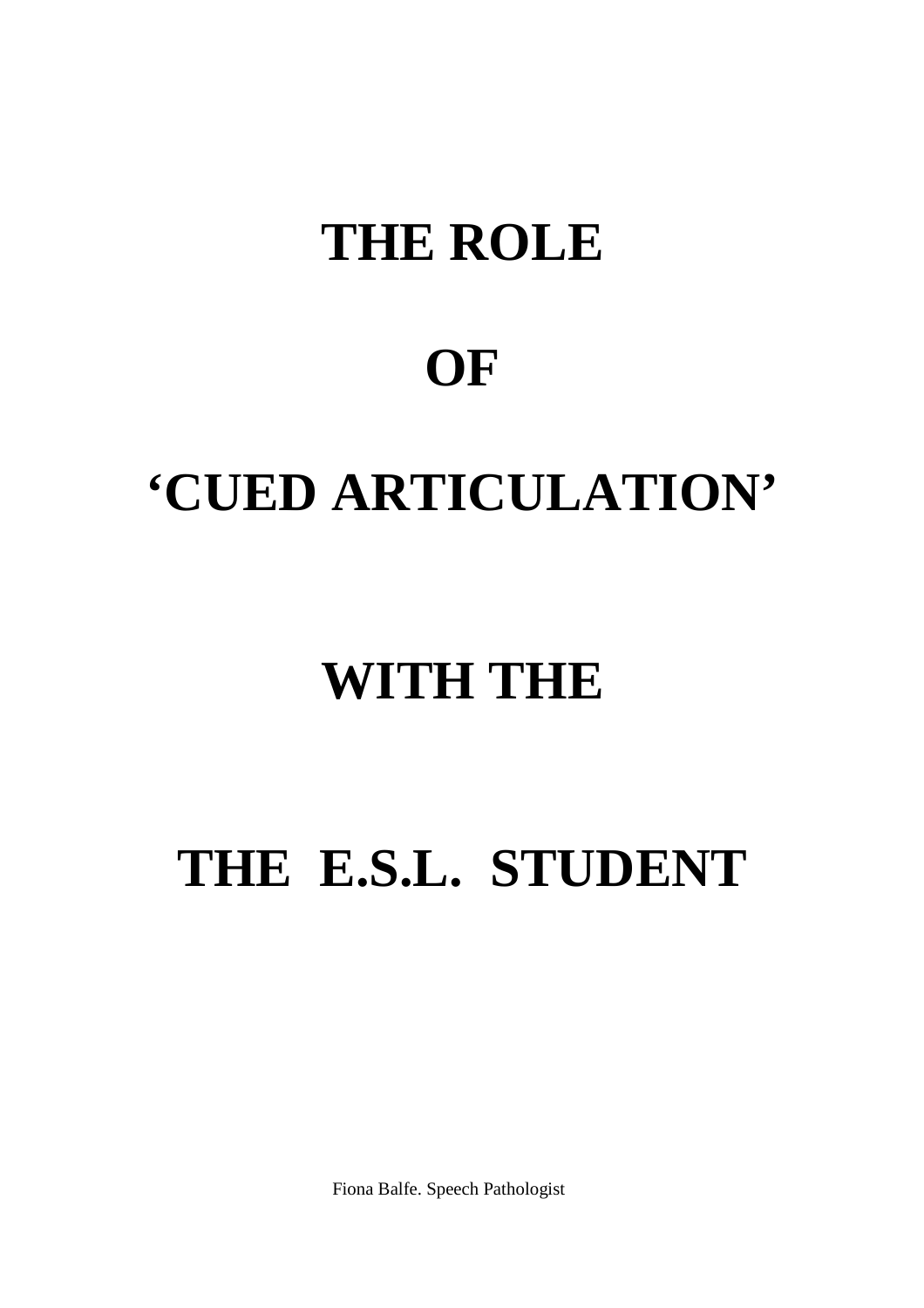English as a Second Language, or ESL students, often have difficulties in learning English sounds. Even students exposed to English in the preschool and early primary years often need some special assistance with students from the same language background tending to have similar difficulties. These difficulties can cause problems in articulation, language and in the learning of literacy skills.

'Cued articulation' is extremely useful for students whose first language is not English, as it gives them a way of unlocking the mysteries of the English sound system. Through visual and kinesthetic information, it codes the three distinctive features of our sound system- voice, place and manner.

This information assists the E.S.L. student in the following ways:

### *1. ARTICULATION*

As the language skills of E.S.L. students improves, their articulation skills often do not progress at the same rate. This results in class teachers noting that a student is becoming more difficult to understand. These students are greatly assisted by the use of 'cued articulation' with all sounds, but particularly, with those sounds that are causing difficulties.

'Cued articulation' assists the student in:

- learning about the properties of the English sound system, including both consonants and vowels. Students learn how to categorize the consonants by the three distinctive features of voicing, place and manner.
- learning to **discriminate** between English sounds which would not be heard as different in their first language eg. between /l / and /r / for a Chinese student
- learning to **use sounds** which do not occur in their first language.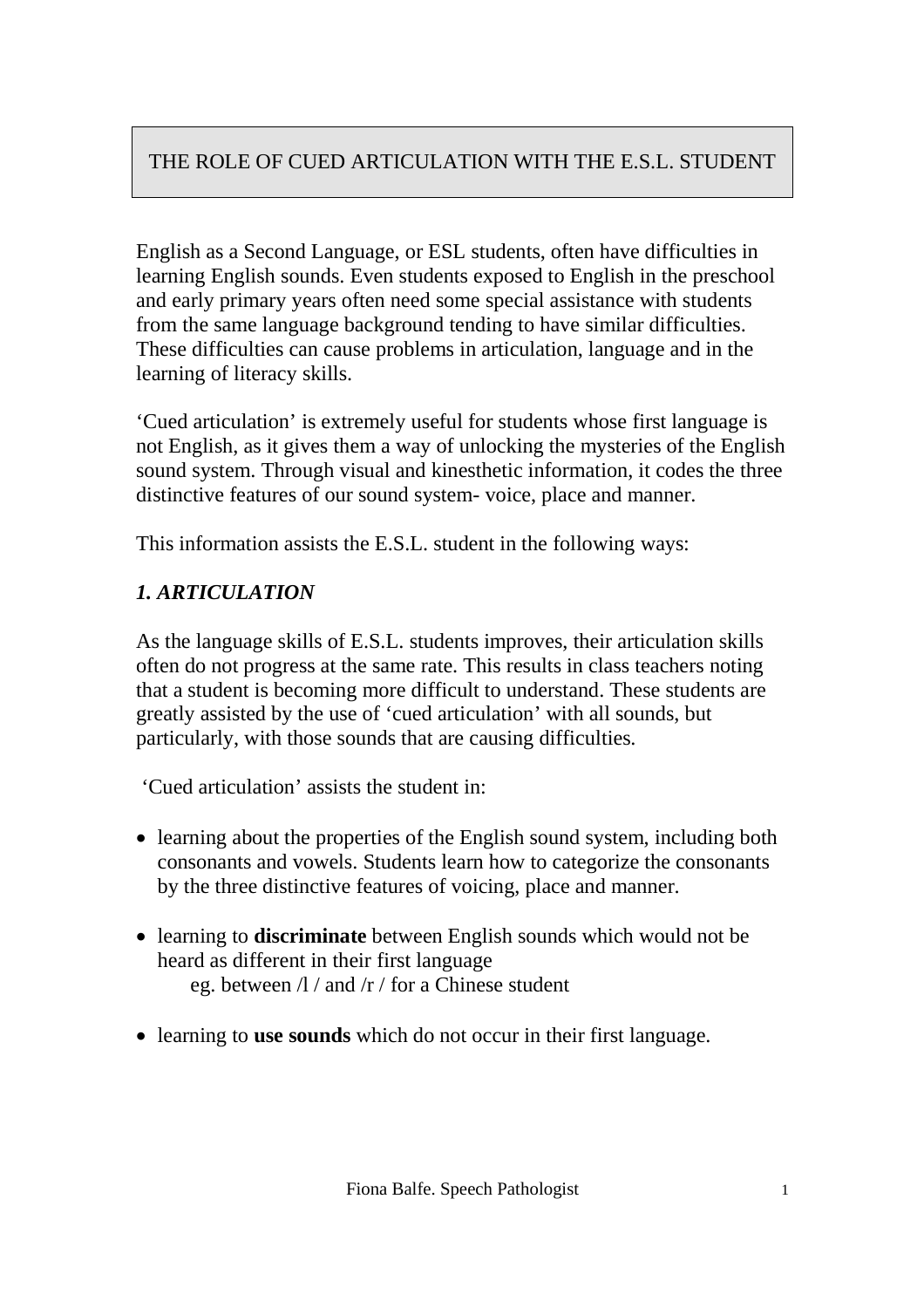## *1. ARTICULATION cont.*

After learning the properties of those English sounds which do not exist in the first language/s, students can be taught to contrast the sounds which they confuse. This can be done using a 'minimal pair' approach ie. words which differ in only one sound eg. sip/ship. This assists students to see the importance of learning these contrasts, in order to signal the correct meaning. It also assists students to avoid unwittingly using 'swear words', due to an inability to produce a contrast, between certain consonants and/or vowels.

- learning to shape attempts until the 'target sound' can be produced correctly. It can be used to highlight to the student, which of the feature/s of the sound needs to be changed ie. voicing ( voiced/voiceless), place (where in the mouth the sound is produced) and manner of production ( how the sound is made –oral/nasal, explosion sound/continuant sounds etc.)
- learning to signal the sound even when it can't be pronounced correctly.
- learning the vowels as well as the consonants.

The English vowels often cause as much, if not more difficulty, for ESL students. This appears to be due to a number of factors. Where most of the consonant sounds remain very similar across all native speakers of English, the vowel sounds show considerable variation from one country to another, and even from one speaker to another, within the same school. The ESL student may therefore be hearing subtle variations in the pronunciation of the vowels. Older ESL students, who have learned some English overseas often have great difficulty adapting to a different accent. The students also need to learn which syllables are stressed and how stress patterns on individual words can be used to signal meaning.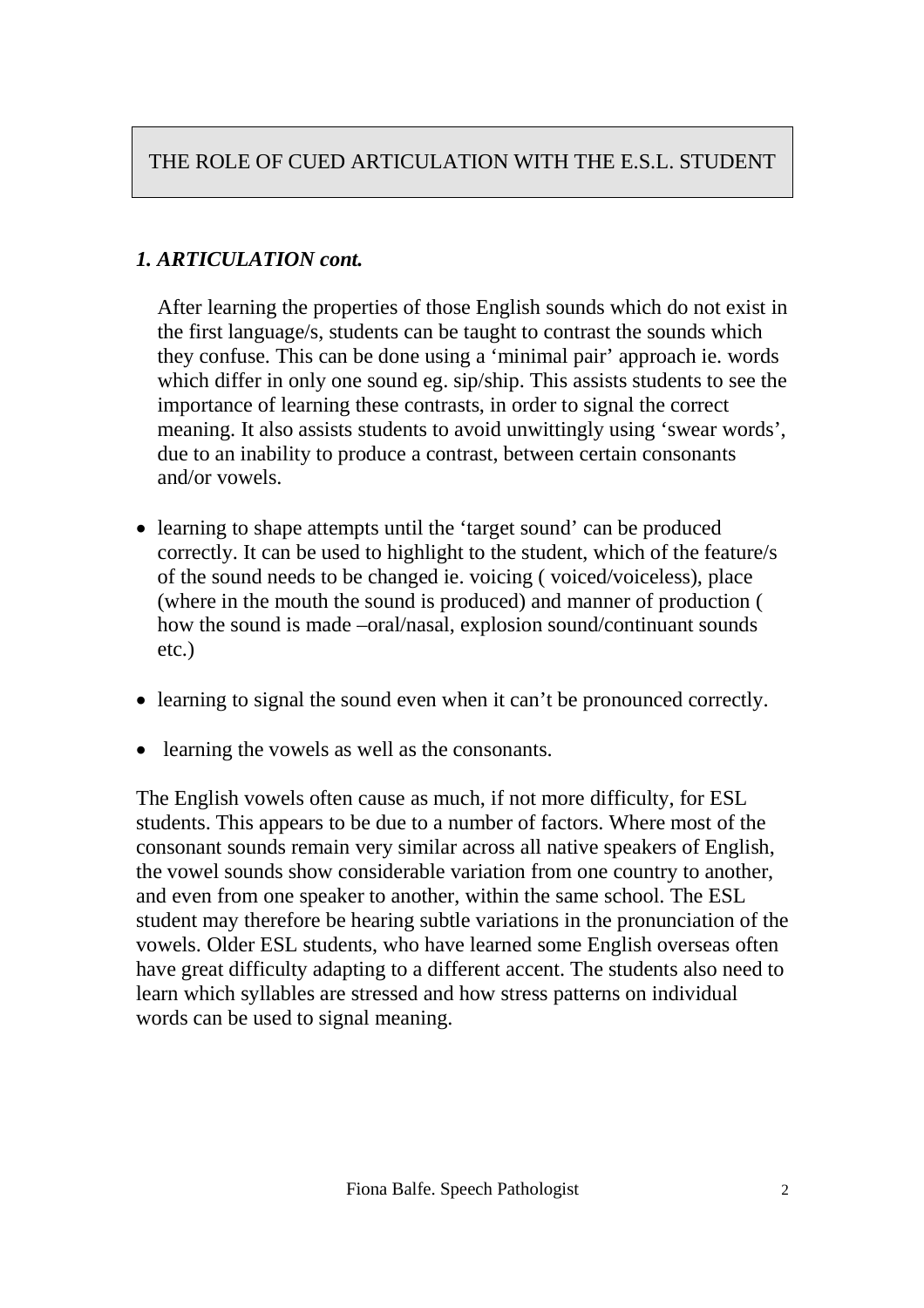# *1. ARTICULATION cont.*

'Cued articulation' can be used to teach that the English vowels can be categorized according to a number of features. It can also be used to signal the different stress patterns on and within words.

The errors in ESL students are often similar to those seen by children with articulation difficulties, where those difficulties also involve the vowels.

Common difficulties are:

-errors of position ie. confusing vowels which are made in a similar position in the mouth eg. confusion between the front vowels / /, / / and  $/ /$ . -errors of position ie.confusing vowels which are made in different positions eg. between the central vowels / / and the front vowel / /. -confusion between long and short vowels eg. / / and / / -substituting pure vowels for diphthongs and/or triphthongs -substitution of one of the elements of the diphthong. -substitution of one or two of the elements of the triphthong. -difficulties discriminating between the central vowels. -substitution of a vowel from the first language/s for an English vowel which it is close to. -incorrect jaw movement -insufficient lip rounding or spreading.

• Older students who can read, often try to read English words phonetically resulting in a range of unusual pronunciations.

Students need to be taught that one letter doesn't represent one phoneme or sound. This phonographic relationship is particularly important when learning about the vowels. There are only five vowel letters to represent the twenty three Standard English vowel phonemes or sounds- twelve English pure vowels, the nine diphthongs and the two triphthongs.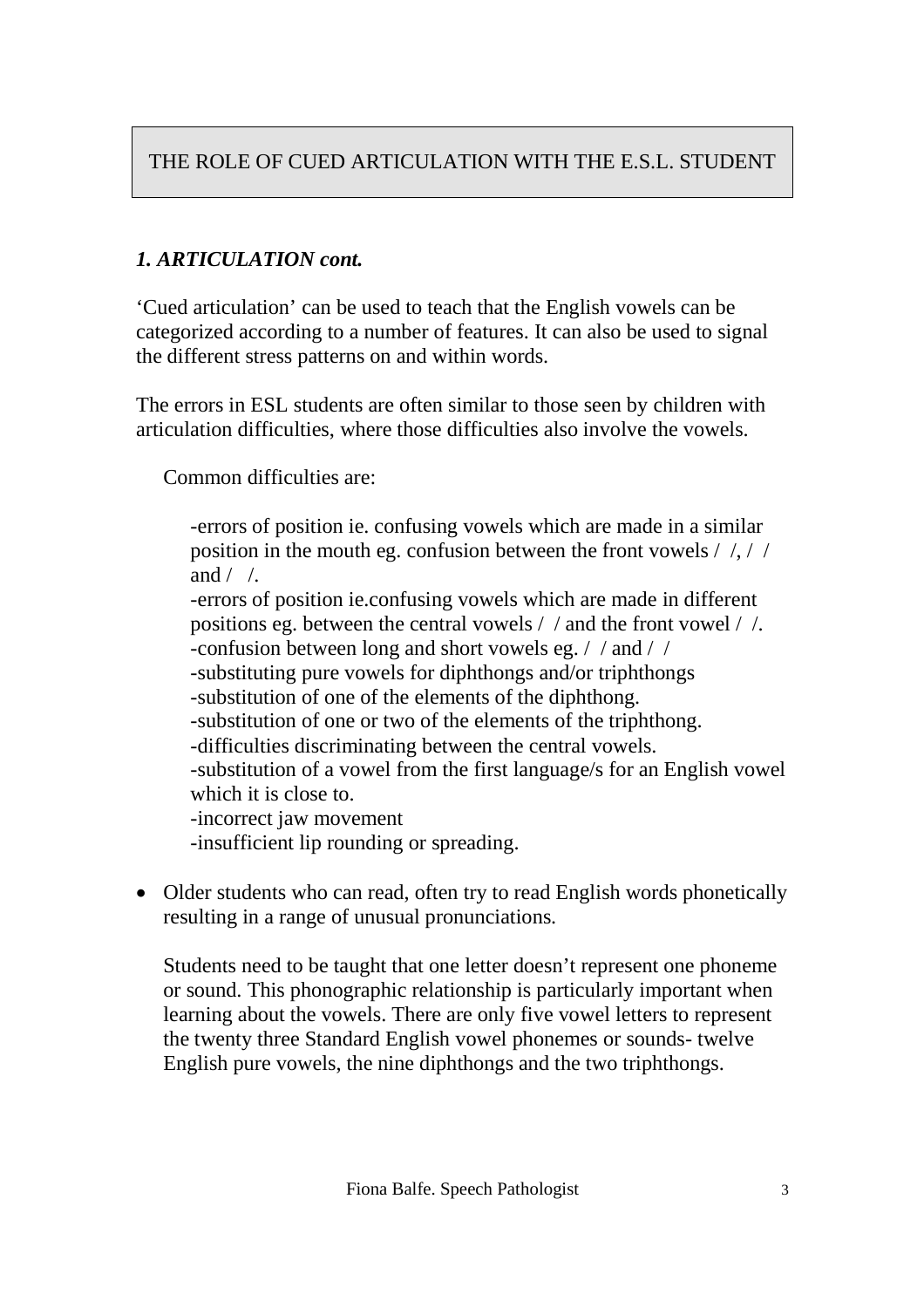### *1. ARTICULATION cont.*

The vowel letters are used on their own or combined in different ways with each other and/or the consonants /w/ or/y/, to represent the twenty three Standard English vowel phonemes/sounds.

This phonographic relationship or 'The Phoneme:Grapheme Principle ( PGP) can be taught alongside 'cued articulation' using programs such as the THRASS program. See resource list in the Appendix.

- learning to **use sounds** which occur in their first language, but not in the same contexts as in English.
	- eg. A Vietnamese student needs to learn to use: sounds in blends eg. snake sounds in the middle of words eg. heating certain sounds at end of words eg. bus
- being cued to use a sound/s in certain frequently occurring key words in the classroom. This may be sufficient to allow transfer of these skills to other words containing the sound/s.
- learning how to say words correctly as new vocabulary is introduced.
- speaking more slowly and clearly by learning how to break multisyllable words up into smaller parts using pauses and cued articulation to signal the sound at the beginning of each syllable.
- learning how to speak using 'Slow Clear Talking' until articulation skills can support a faster speaking rate. See resource list in the appendix.

Cued articulation can help students who speak too quickly resulting in slurred or indistinct speech , as it usually has the effect of slowing down the speaking rate. It also helps make the student more aware of saying individual sounds and the need to speak slower to be understood.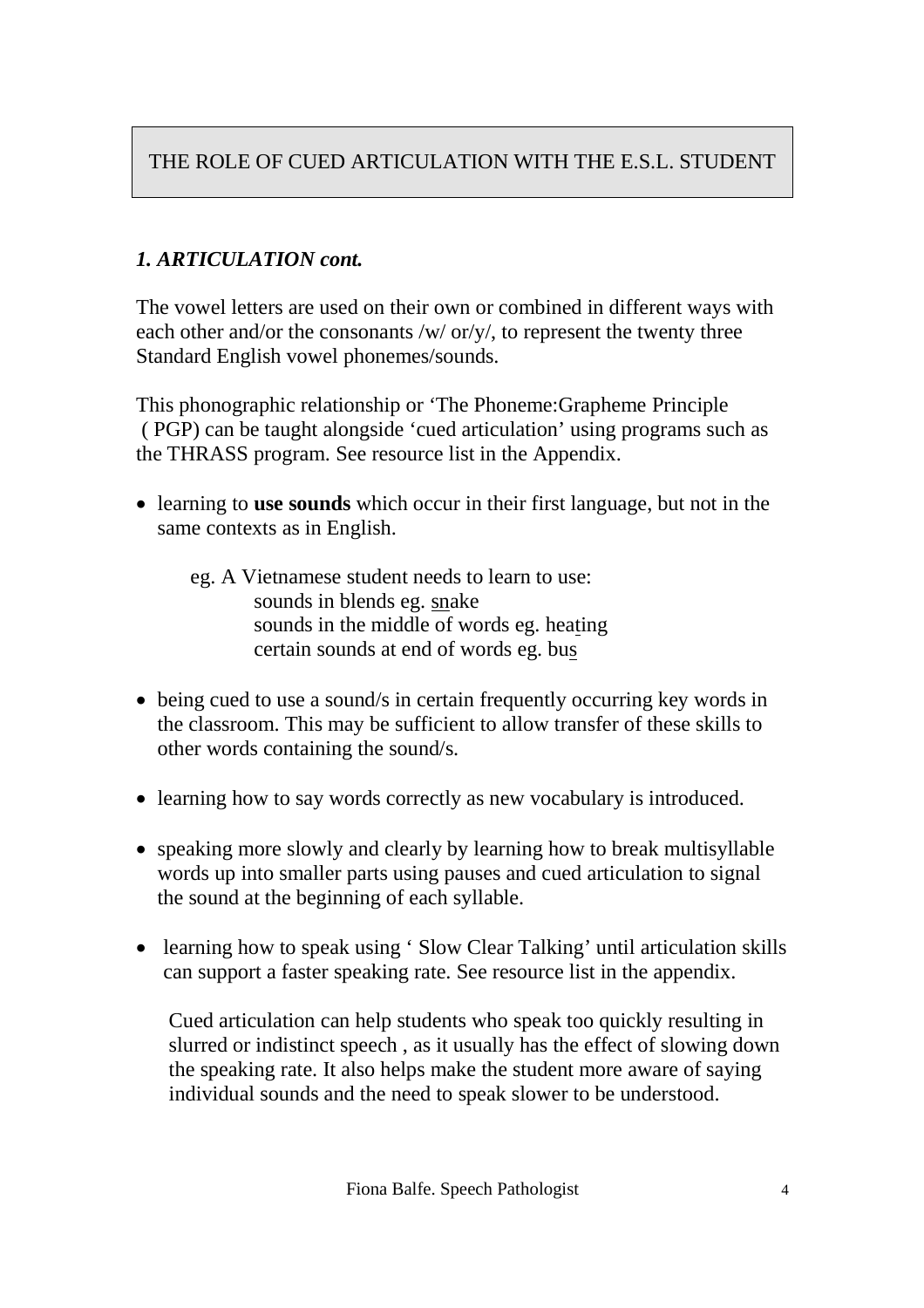# *2. LANGUAGE*

## *2.1 GRAMMATICAL RULES*

#### **In English many grammatical rules are marked by the use of the following sounds in the final position of words - /s /, /z /, /t / and /d /.**

Many ESL students find these grammatical markers particularly difficult to learn because:

- They involve sounds which don't occur in the first language at all
- They contain sounds which don't occur in the first language/s in the final position.
- They rely on the ability to discriminate and produce final blends
- They involve letters that follow a different rule to the first language
- Eg. 's' can say /s/ or /z/. Students who can read often pronounce the words phonetically eg. / d mp d/ for jumped.

They following grammatical rules are marked using these sounds:

possessive nouns eg. Sam's hat. This is pronounced as:

- /s / when the final sound in the word is voiceless eg. Pat's bag
- $\sqrt{z}$  / when the final sound in the word is voiced eg. Sam's hat

• third person singular eg. writes, runs. This is pronounced as: /s / when the final sound in the word is voiceless eg. He writes

 $\sqrt{z}$  / when the final sound in the word is voiced eg. She runs,

She sees

• regular plurals are pronounced as:

/s / when the final sound in the word is voiceless eg. cats

 $\sqrt{z}$  / when the final sound in the word is voiced eg. dogs, bays /ez / when the noun is made plural by adding the syllable 'es' eg. Houses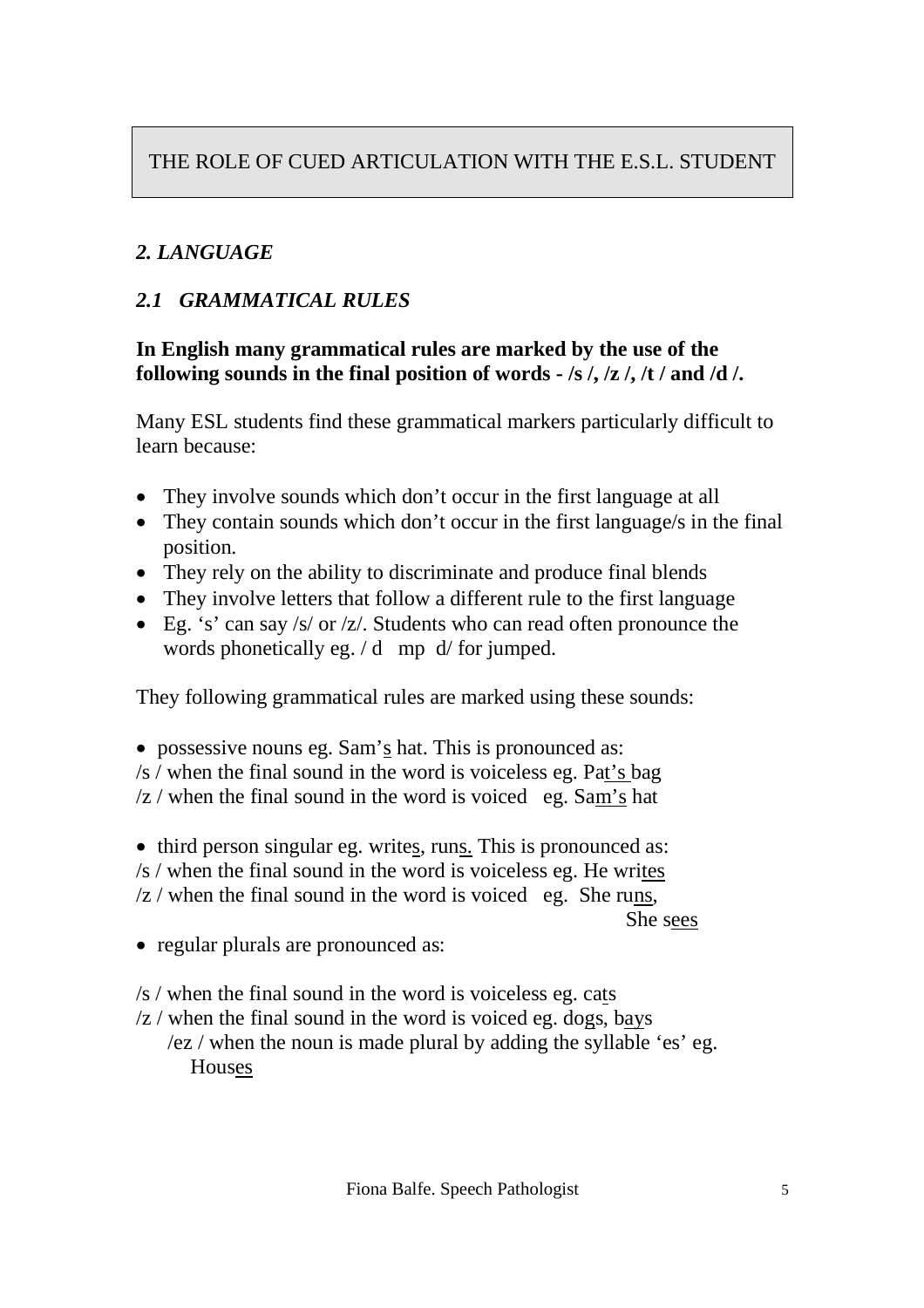#### *2.1 LANGUAGE - GRAMMATICAL RULES cont.*

- regular past tense 'ed' ending. This is pronounced as:
	- /t / when the final sound in the word is voiceless eg. jumped is heard as 'jumpt'.
	- /d / when the final sound in the word is voiced eg. tagged is heard as 'tagd'.

\* In connected speech these distinctions become subtler and more difficult to hear due the co-articulation effect of the adjacent sounds.

The E.S.L. student can be taught using 'cued articulation' in activities, which focus on these rules. The 'Colour Coding' associated with 'cued articulation' is extremely useful in assisting the students to remember whether the sound is voiced or voiceless. ie. the letter pattern is underlined once, if it is pronounced as a voiceless sound, and twice if it pronounced as a voiced sound.

The ability to produce the sound contrasts needed for the above rules can be taught using various game activities or board games eg. dominoes, snakes and ladders, lotto etc. Drama eg. pretending to be requesting goods in a shop, can be used to bridge the gap between these activities and real life situations. 'Cued articulation' can then be used to cue them in everyday situations.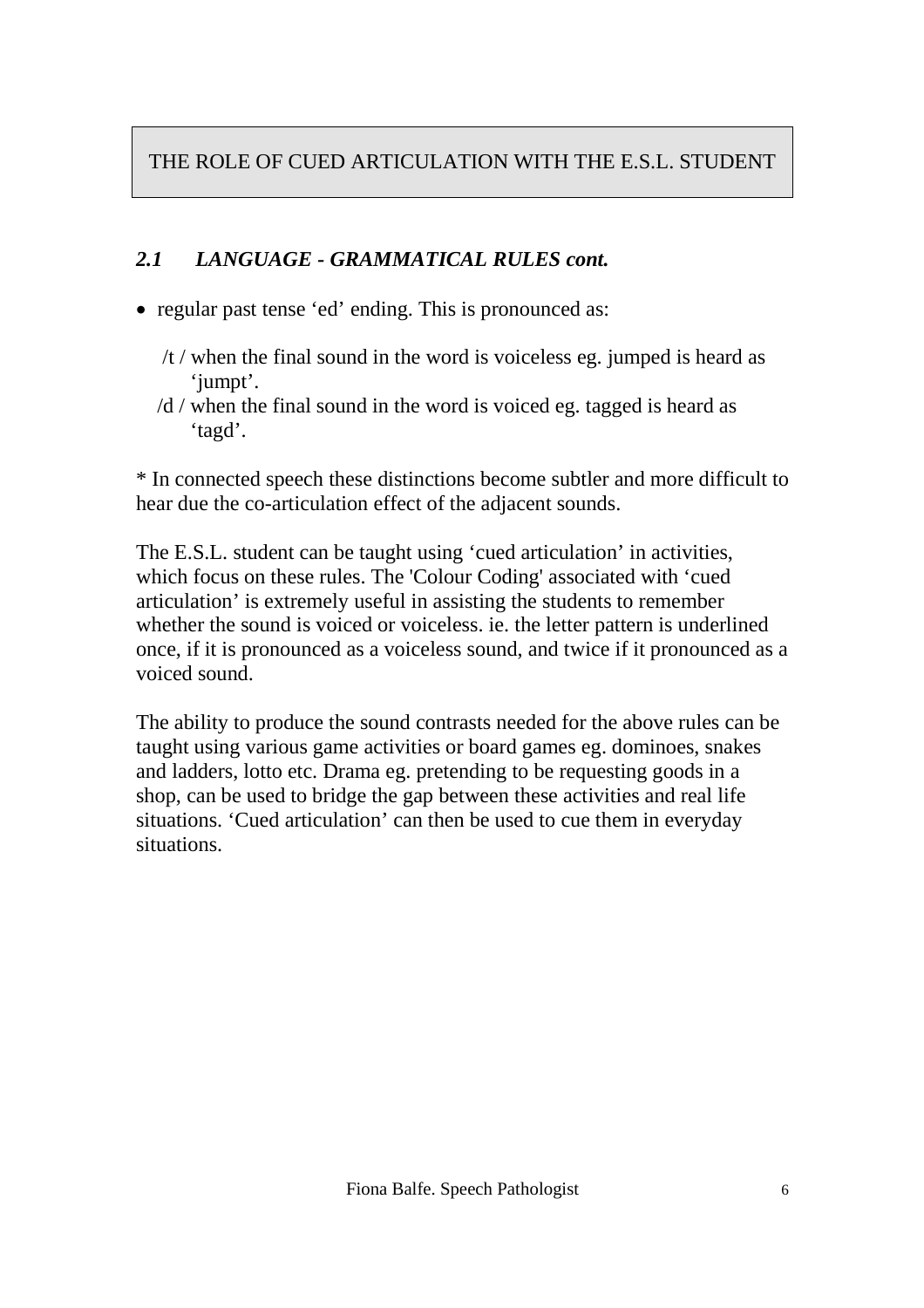#### **2.2 SIGNING THE FINAL SOUND ON AUXILIARIES/WORD ENDINGS**

#### **Highlighting the final sounds in the following grammatical structures, often helps students to remember to use these grammatical forms.**

- the copular 'is' and 'am'
- the auxiliaries 'is' and 'am'
- contractions of the above eg. he's running, I'm hot.
- contractions of negatives eg. don't, can't, won't etc
- the present tense 'ing' ending on verbs eg. running, jumping etc.,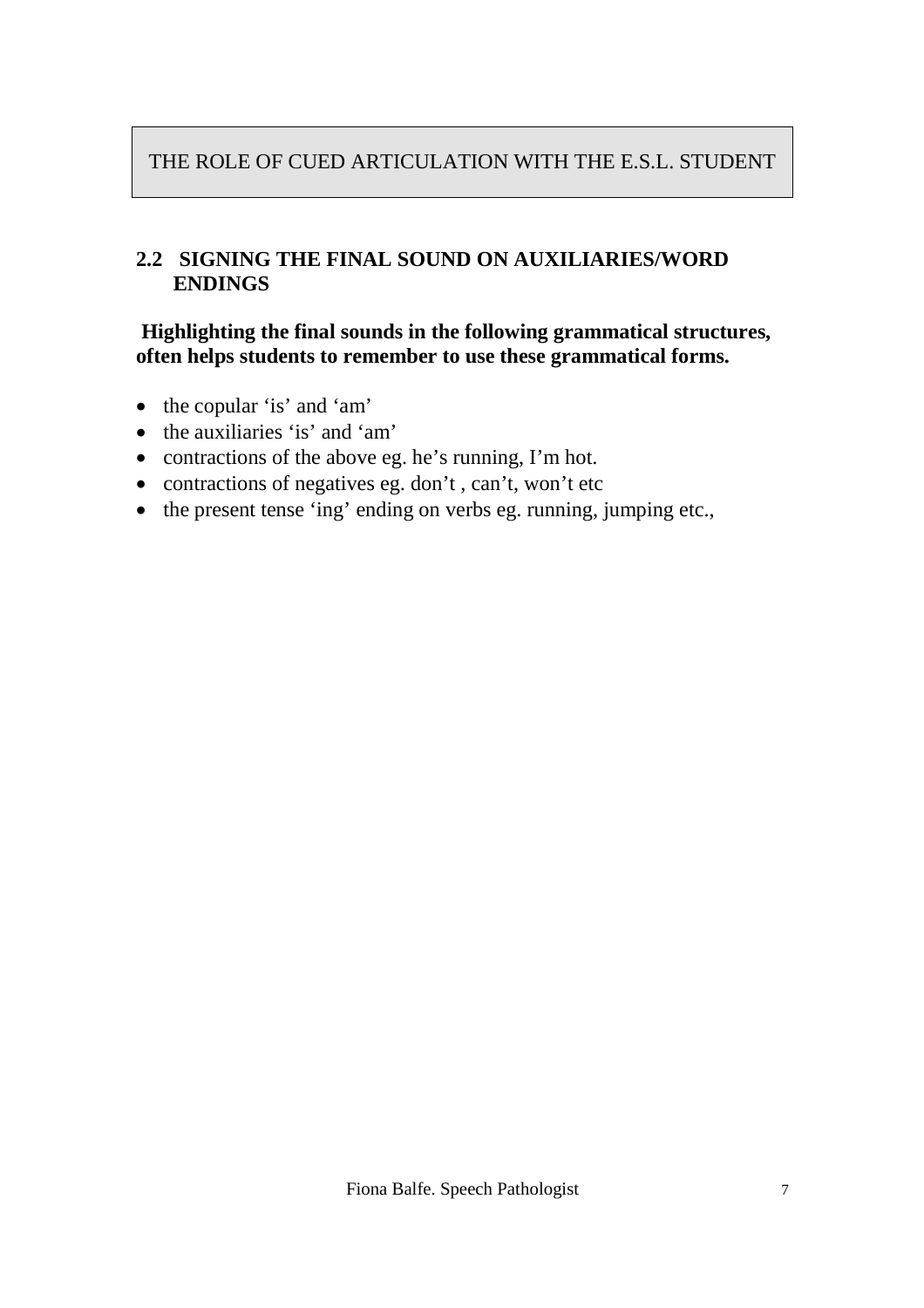# *3. LITERACY SKILLS*

In general, E.S.L. students experience all the difficulties that non- E.S.L. students experience in acquiring literacy skills, but they may have added difficulties, related to how different the first language/s is to English, in its sound system and in its written form.

E.S.L. students who are having speech and language difficulties or learning difficulties in their first language are particularly at risk.

'Cued articulation' enables the differences between English and a student's first language/s to be explored through listening activities. It can then be used to assist practice in talking, reading and writing activities.

ESL students benefit greatly from teaching the Phoneme: Grapheme Principle (PGP). 'Cued articulation' can be used to teach the 'Phoneme: Grapheme Principle (PGP) using programs such as the THRASS program.

In the THRASS program students are taught the Phoneme:Grapheme Principle (PGP) which states that the phonemes of English may be represented by different letters and different combination of letters. See resource list in the Appendix.

Students learn about the three spelling patterns of English.

- ie. a graph means that one letter represents one phoneme/sound. a digraph means that two letters represent one phoneme/sound. a trigraph means that three letters represent one phoneme/sound.
	- eg. the consonant phoneme  $/k$  can be represented by graphs, digraphs including c, k, ck, ch, and q.

the vowel phoneme / / can be represented by graphs, digraphs and trigraphs including 'er', 'ar', 'or', 'ure', 'a', 'e', 'i', 'o', 'u'.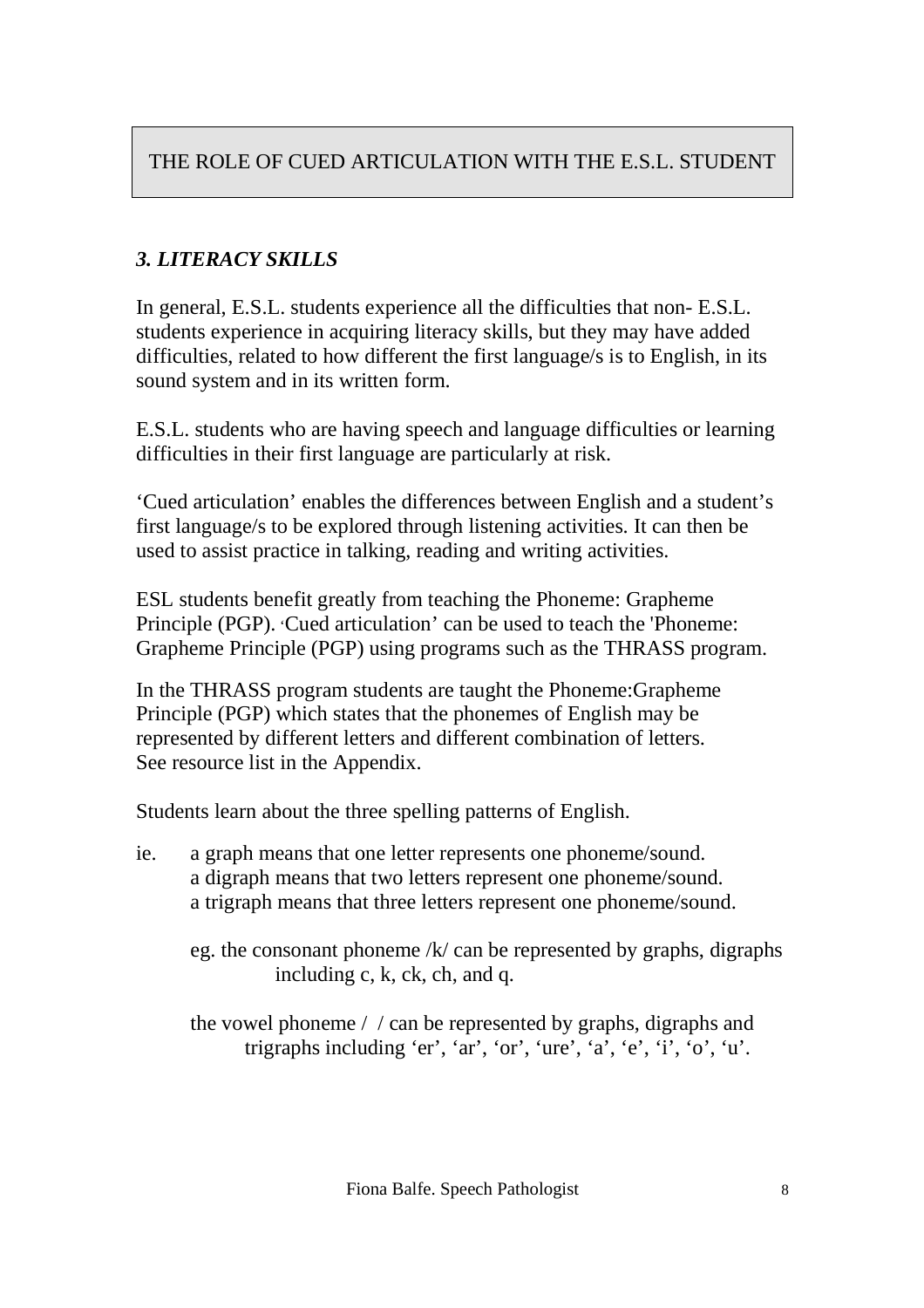### *3. LITERACY SKILLS cont.*

For additional information about how 'cued articulation' can be used in the development of literacy skills please refer to the following. See Resource List in the Appendix.

- 'Role of Cued Articulation in the Classroom'
- 'Implementing Cued Articulation in the Classroom'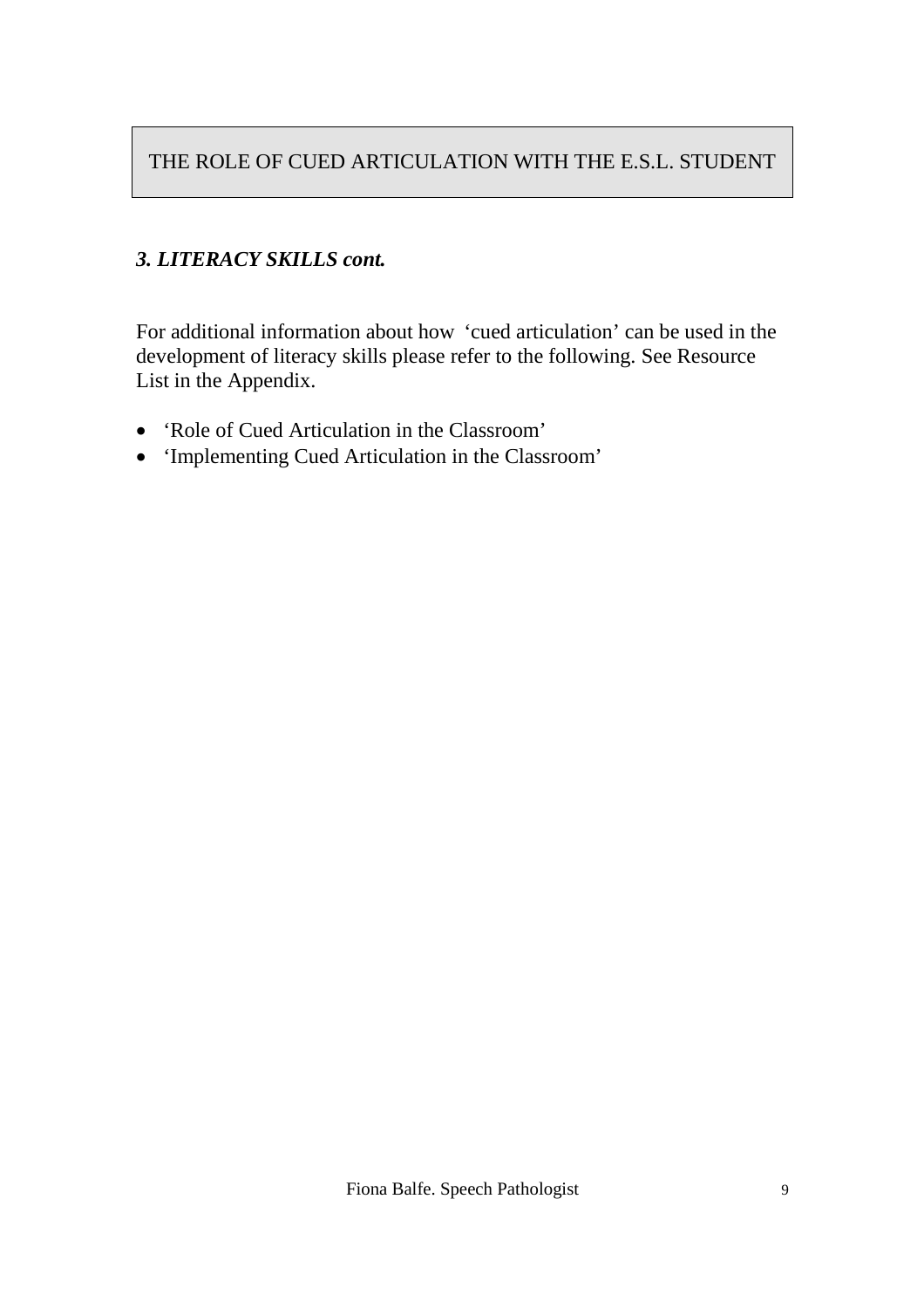# **APPENDIX**

### RESOURCES.

In addition to resources you already have you will find the following useful:

- **Cued Articulation** by Jane Passy. Australian Council for Educational Research ( ACER). Australia. Phone (03) 9277 5555 Fax. (03) 9277-5678
- **Cued Vowels** by Jane Passy. Australian Council for Educational Research ( ACER). See above.
- **The Auditory Discrimination in Depth Program** by Charles H. and Patricia Lindamood. Pro-Ed, 1992. Australian Council for Educational Research ( ACER). See above.
- **Cued Articulation. Teaching children about sounds Prep-2.** By Fiona Balfe. Self published. Australia Ph. (03) 9598-4994

OR write to: 15a Ebden Avenue. Black Rock, Victoria. Australia 3193.

- **Cued Articulation Wordlist** By Fiona Balfe. Self published Ph. Australia. (03) 9598-4994. See above.
- **'Role of Cued Articulation in the Classroom'** By Fiona Balfe. Self published Ph. Australia. (03) 9598-4994. See above.
- **'Implementing Cued Articulation in the Classroom'** By Fiona Balfe. Self published Ph. Australia. (03) 9598-4994. See above.